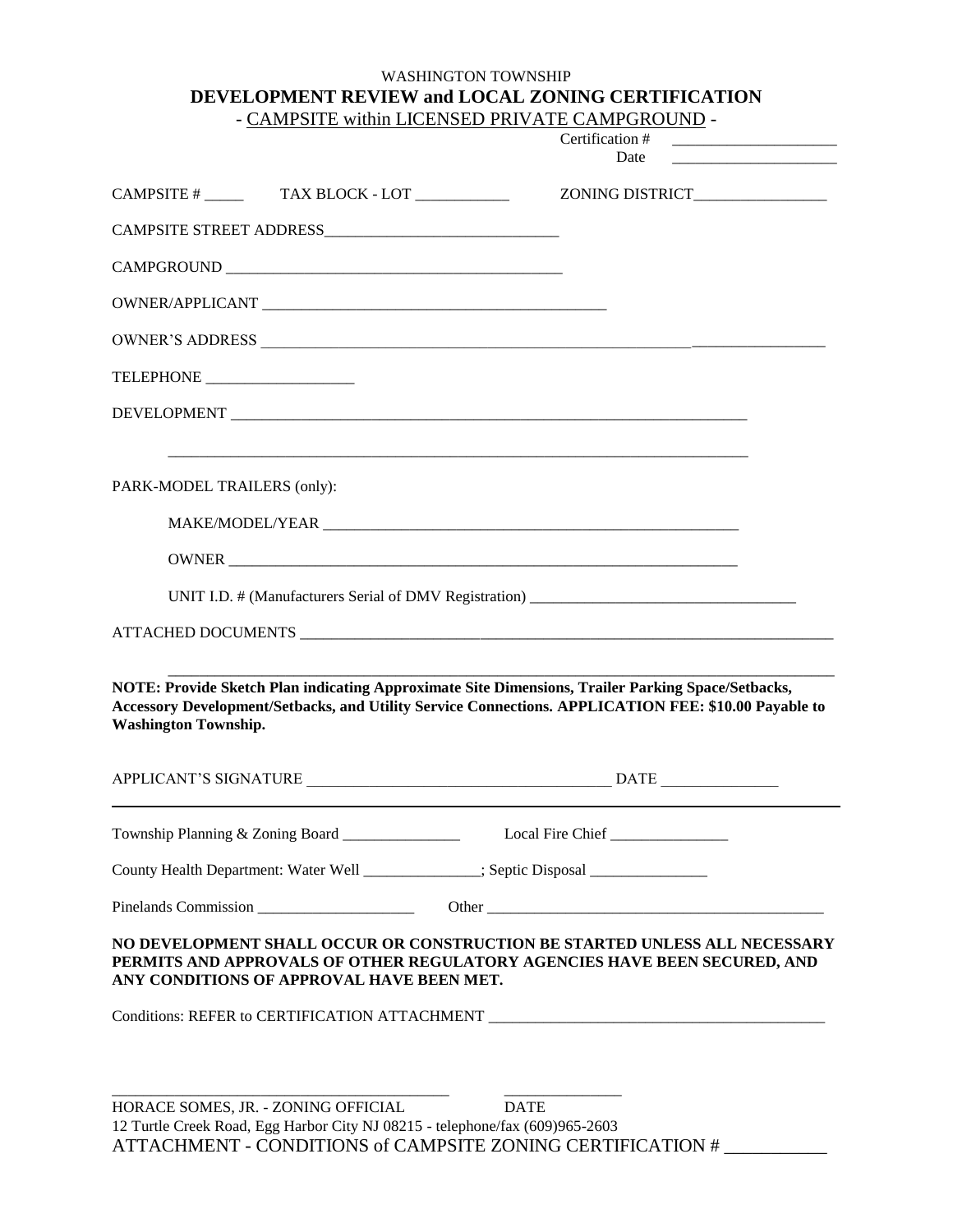1. Certification is for existing and proposed development as approved herewith.

\_\_\_\_\_\_\_\_\_\_\_\_\_\_\_\_\_\_\_\_\_\_\_\_\_\_\_\_\_\_\_\_\_\_\_\_\_\_\_\_\_\_

\_\_\_\_\_\_\_\_\_\_\_\_\_\_\_\_\_\_\_\_\_\_\_\_\_\_\_\_\_\_\_\_\_\_\_\_\_\_\_\_\_\_

\_\_\_\_\_\_\_\_\_\_\_\_\_\_\_\_\_\_\_\_\_\_\_\_\_\_\_\_\_\_\_\_\_\_\_\_\_\_\_\_\_\_

\_\_\_\_\_\_\_\_\_\_\_\_\_\_\_\_\_\_\_\_\_\_\_\_\_\_\_\_\_\_\_\_\_\_\_\_\_\_\_\_\_\_

\_\_\_\_\_\_\_\_\_\_\_\_\_\_\_\_\_\_\_\_\_\_\_\_\_\_\_\_\_\_\_\_\_\_\_\_\_\_\_\_\_\_

\_\_\_\_\_\_\_\_\_\_\_\_\_\_\_\_\_\_\_\_\_\_\_\_\_\_\_\_\_\_\_\_\_\_\_\_\_\_\_\_\_\_

\_\_\_\_\_\_\_\_\_\_\_\_\_\_\_\_\_\_\_\_\_\_\_\_\_\_\_\_\_\_\_\_\_\_\_\_\_\_\_\_\_\_

2. Redevelopment including relocation of park model unit, installation of other camping unit, and relocation or replacement of accessory construction (including decks and storage sheds) shall be subject to prior zoning certification.

3. Park-model units shall be subject to the applicable annual licensing fee unless exempt as follows:

4. Open deck as certified shall not be physically attached to camping unit, and any accessory Florida room, screened room or recreational enclosure shall be temporary in nature. Florida and screened rooms shall be subject to applicable annual licensing fee unless exempted as follows:

5. Wastewater discharge to holding tanks and/or disposal facility on the campsite shall only be to accepted wastewater management units. Discharge from camping units shall be via temporary and/or recreational-type connections, and shall not be permanently plumbed. Repair or replacement of existing hold tanks and/or disposal facility shall be subject to all necessary health and environmental reviews and approvals.

6. Zoning certification is based upon the following existing campsite conditions if applicable: